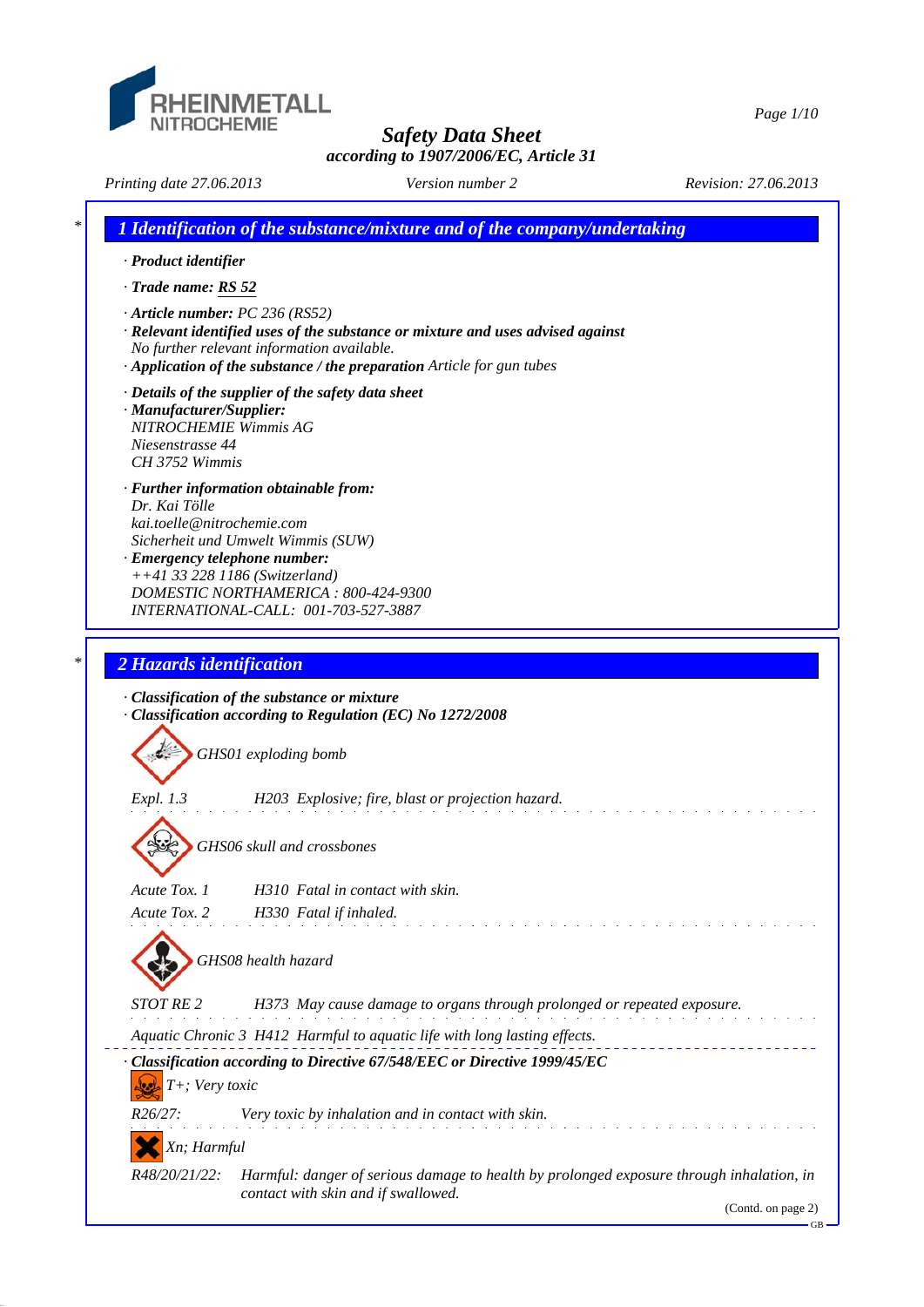

*Page 2/10*

*Safety Data Sheet according to 1907/2006/EC, Article 31*

*Printing date 27.06.2013 Revision: 27.06.2013 Version number 2*

|                                        | (Contd. of page 1)                                                                                                                                                                                                                                                                                                                                                             |
|----------------------------------------|--------------------------------------------------------------------------------------------------------------------------------------------------------------------------------------------------------------------------------------------------------------------------------------------------------------------------------------------------------------------------------|
| $E;\,Explosive$                        |                                                                                                                                                                                                                                                                                                                                                                                |
| $R2$ :                                 | Risk of explosion by shock, friction, fire or other sources of ignition.                                                                                                                                                                                                                                                                                                       |
| R52/53:                                | Harmful to aquatic organisms, may cause long-term adverse effects in the aquatic<br>environment.                                                                                                                                                                                                                                                                               |
| · Classification system:<br>data.      | · Information concerning particular hazards for human and environment:<br>The product has to be labelled due to the calculation procedure of the "General Classification guideline for<br>preparations of the EU" in the latest valid version.<br>The classification is according to the latest editions of the EU-lists, and extended by company and literature               |
| · Label elements                       |                                                                                                                                                                                                                                                                                                                                                                                |
| Materials.                             | · Labelling according to EU guidelines:<br>Observe the general safety regulations when handling chemicals.<br>The product has been classified and marked in accordance with EU Directives / Ordinance on Hazardous                                                                                                                                                             |
| T+ Very toxic<br>E Explosive           | · Code letter and hazard designation of product:                                                                                                                                                                                                                                                                                                                               |
| glycerol trinitrate                    | · Hazard-determining components of labelling:                                                                                                                                                                                                                                                                                                                                  |
| · Risk phrases:<br>2<br>26/27<br>52/53 | Risk of explosion by shock, friction, fire or other sources of ignition.<br>Very toxic by inhalation and in contact with skin.<br>48/20/21/22 Harmful: danger of serious damage to health by prolonged exposure through inhalation, in<br>contact with skin and if swallowed.<br>Harmful to aquatic organisms, may cause long-term adverse effects in the aquatic environment. |
| · Safety phrases:                      |                                                                                                                                                                                                                                                                                                                                                                                |
| 45                                     | 27/28 After contact with skin, take off immediately all contaminated clothing, and wash immediately with<br>plenty of water.<br>36/37 Wear suitable protective clothing and gloves.<br>In case of accident or if you feel unwell, seek medical advice immediately (show the label where                                                                                        |
| <i>possible</i> ).<br>61               | Avoid release to the environment. Refer to special instructions/safety data sheets.                                                                                                                                                                                                                                                                                            |
| $\cdot$ Other hazards                  |                                                                                                                                                                                                                                                                                                                                                                                |
|                                        | · Results of PBT and vPvB assessment                                                                                                                                                                                                                                                                                                                                           |
| · <b>PBT</b> : Not applicable.         | $\cdot v$ PvB: Not applicable.                                                                                                                                                                                                                                                                                                                                                 |

*· Description: Mixture of substances listed below with nonhazardous additions.*

(Contd. on page 3) GB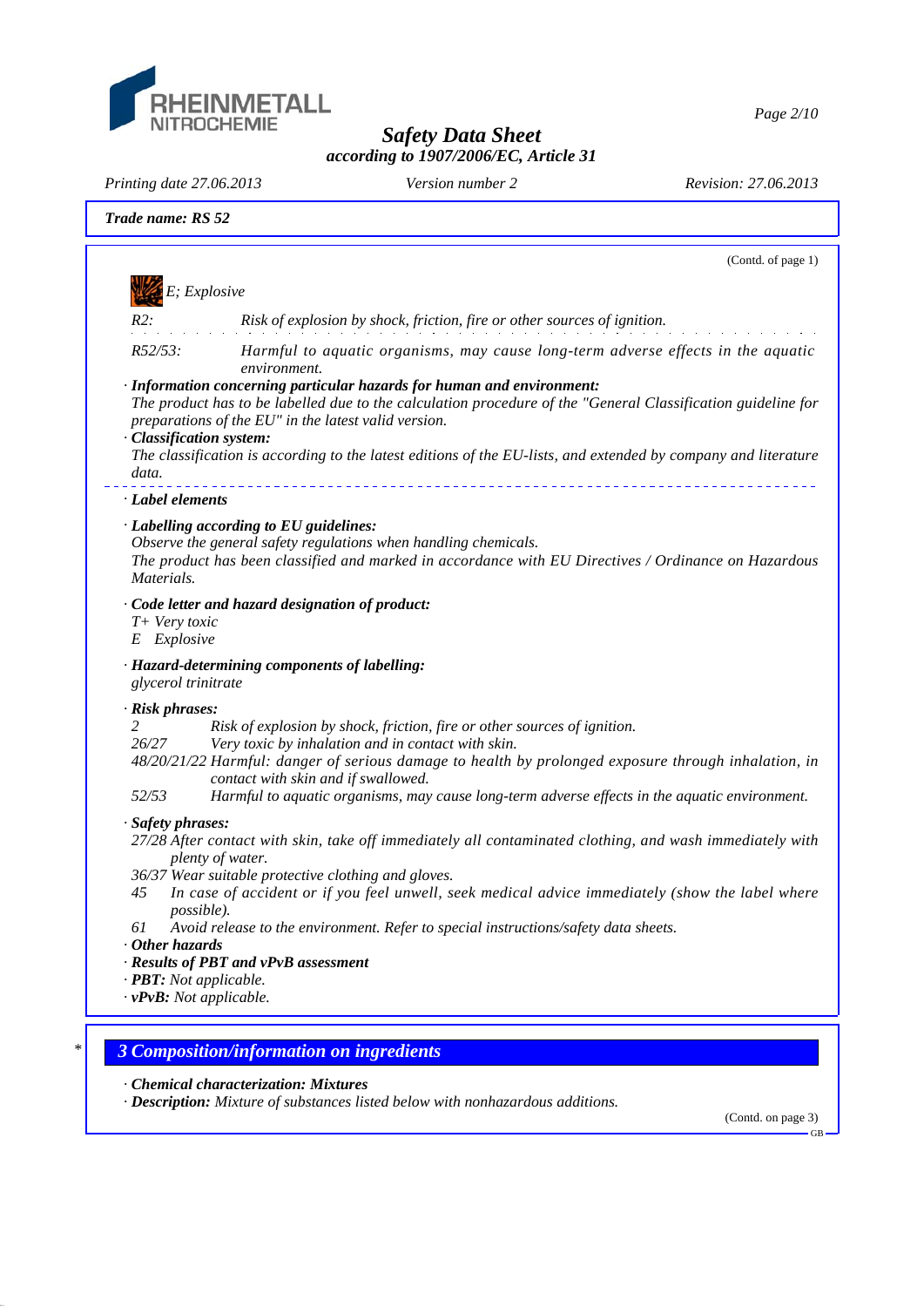

*Page 3/10*

# *Safety Data Sheet according to 1907/2006/EC, Article 31*

*Printing date 27.06.2013 Revision: 27.06.2013 Version number 2*

# *Trade name: RS 52*

|                               |                                                                                                                                                                          | (Contd. of page 2) |
|-------------------------------|--------------------------------------------------------------------------------------------------------------------------------------------------------------------------|--------------------|
| $\cdot$ Dangerous components: |                                                                                                                                                                          |                    |
| $CAS: 9004-70-0$              | <i>Nitrocellulose</i>                                                                                                                                                    | 83%                |
|                               | $E$ R1-3                                                                                                                                                                 |                    |
|                               | $\diamond$ Unst. Expl., H200                                                                                                                                             |                    |
| $CAS: 55-63-0$                | glycerol trinitrate                                                                                                                                                      | 11%                |
|                               | EINECS: 200-240-8 $T + R26/27/28$ ; ER3; NR51/53<br>R33                                                                                                                  |                    |
|                               | <i>Dinst. Expl., H200; <math>\otimes</math> Acute Tox. 2, H300; Acute Tox. 1, H310; Acute Tox.</i> 2, H330; $\otimes$ STOT RE 2, H373; $\otimes$ Aquatic Chronic 2, H411 |                    |
|                               | Additional information: For the wording of the listed risk phrases refer to section 16.                                                                                  |                    |

#### *\* 4 First aid measures*

*· Description of first aid measures*

*· General information:*

*Personal protection for the First Aider.*

*Take affected persons out of danger area and lay down.*

*Immediately remove any clothing soiled by the product.*

*Remove breathing equipment only after contaminated clothing have been completely removed.*

*In case of irregular breathing or respiratory arrest provide artificial respiration.*

*· After inhalation:*

*Supply fresh air or oxygen; call for doctor.*

*In case of unconsciousness place patient stably in side position for transportation.*

- *· After skin contact: Immediately wash with water and soap and rinse thoroughly.*
- *· After eye contact: Rinse opened eye for several minutes under running water. Then consult a doctor.*
- *· After swallowing: If symptoms persist consult doctor.*
- *· Information for doctor:*
- *· Most important symptoms and effects, both acute and delayed Headache*
- *· Indication of any immediate medical attention and special treatment needed*

*No further relevant information available.*

# *\* 5 Firefighting measures*

- *· Extinguishing media*
- *· Suitable extinguishing agents:*
- *Water*

*Water spray*

- *· For safety reasons unsuitable extinguishing agents:*
- *Extinguishing powder*
- *Carbon dioxide*

*Sand*

*Foam*

- *· Special hazards arising from the substance or mixture No further relevant information available.*
- *· Advice for firefighters*
- *· Protective equipment:*
- *Wear self-contained respiratory protective device.*
- *Mouth respiratory protective device.*

(Contd. on page 4)

GB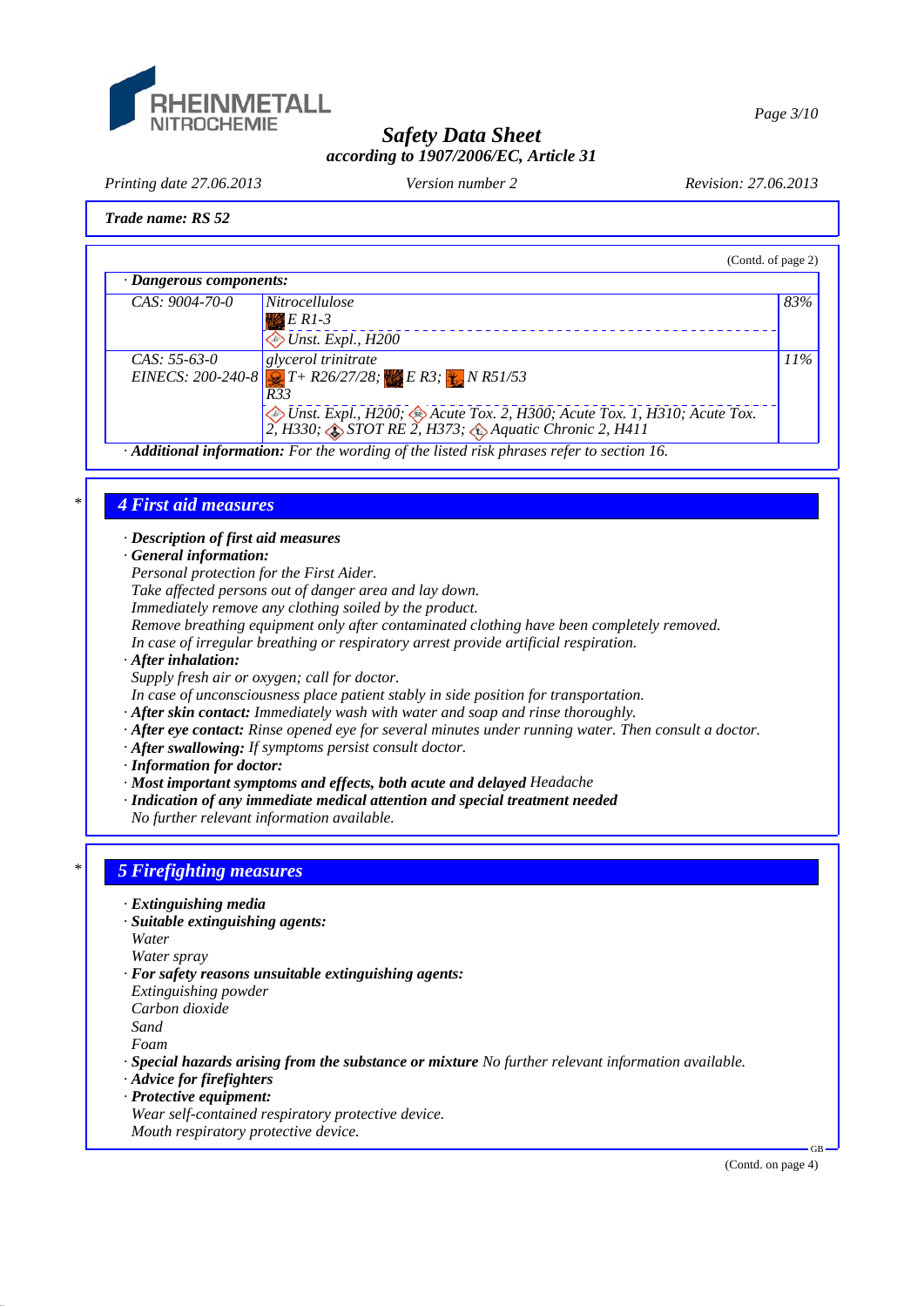

*Page 4/10*

## *Safety Data Sheet according to 1907/2006/EC, Article 31*

*Printing date 27.06.2013 Revision: 27.06.2013 Version number 2*

(Contd. of page 3)

*Trade name: RS 52*

# *\* 6 Accidental release measures*

- *· Personal precautions, protective equipment and emergency procedures Keep away from ignition sources. Remove persons from danger area.*
- *· Environmental precautions: Inform respective authorities in case of seepage into water course or sewage system. Do not allow to enter sewers/ surface or ground water.*
- *· Methods and material for containment and cleaning up: Dispose contaminated material as waste according to item 13. Ensure adequate ventilation.*

#### *· Reference to other sections See Section 7 for information on safe handling. See Section 8 for information on personal protection equipment. See Section 13 for disposal information.*

# *\* 7 Handling and storage*

#### *· Handling:*

#### *· Precautions for safe handling*

*Thorough dedusting. Ensure good ventilation/exhaustion at the workplace. Open and handle receptacle with care.*

*· Information about fire - and explosion protection: Keep ignition sources away - Do not smoke. Protect from heat. Prevent impact and friction. Keep respiratory protective device available.*

*· Conditions for safe storage, including any incompatibilities*

- *· Storage:*
- *· Requirements to be met by storerooms and receptacles: storage facility for explosives*
- *· Information about storage in one common storage facility: only storage facility for explosives*
- *pay attention to the compatibility group*
- *· Further information about storage conditions: Keep container tightly sealed.*
- *Protect from heat and direct sunlight.*
- *· Storage class: 1*
- *· Specific end use(s) No further relevant information available.*

## *\* 8 Exposure controls/personal protection*

*· Additional information about design of technical facilities: No further data; see item 7.*

- *· Control parameters*
- *· Ingredients with limit values that require monitoring at the workplace:*
- *The product does not contain any relevant quantities of materials with critical values that have to be monitored at the workplace.*

(Contd. on page 5)

GB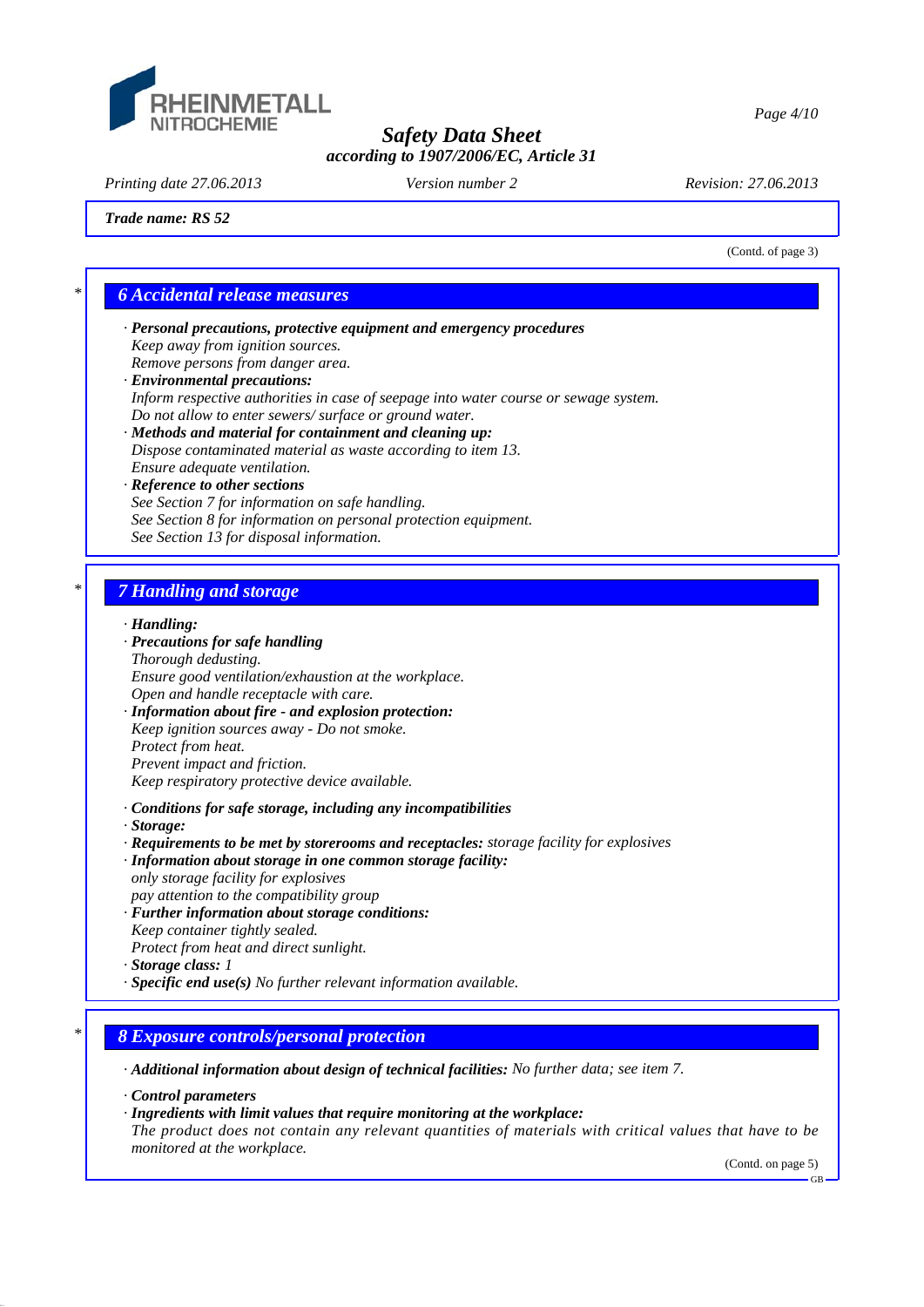

*Page 5/10*

# *Safety Data Sheet according to 1907/2006/EC, Article 31*

*Printing date 27.06.2013 Revision: 27.06.2013 Version number 2*

*Trade name: RS 52*

|              | (Contd. of page 4)                                                                                                |
|--------------|-------------------------------------------------------------------------------------------------------------------|
|              | · Ingredients with biological limit values:<br>55-63-0 glycerol trinitrate                                        |
|              |                                                                                                                   |
|              | <b>BMGV</b> 15 µmol/mol creatinine                                                                                |
|              | Medium: urine                                                                                                     |
|              | Sampling time: at the end of the period of exposure                                                               |
|              | Parameter: total nitroglycols                                                                                     |
|              | · Additional information: The lists valid during the making were used as basis.                                   |
|              | <b>Exposure controls</b>                                                                                          |
|              | · Personal protective equipment:                                                                                  |
|              | · General protective and hygienic measures:                                                                       |
|              | Keep away from foodstuffs, beverages and feed.                                                                    |
|              | Immediately remove all soiled and contaminated clothing                                                           |
|              | Wash hands before breaks and at the end of work.                                                                  |
|              | Store protective clothing separately.                                                                             |
|              | Avoid contact with the eyes and skin.                                                                             |
|              | <b>Standarts of Personal Protective Equipment</b>                                                                 |
|              | Respiratory protection EN 136, 140, 149                                                                           |
|              | Eye protection EN 166                                                                                             |
|              | Body protection EN 340, 463, 468, 943-1, 943-2                                                                    |
|              | Protection of hands EN 374                                                                                        |
|              | Safety shoes EN-ISO 20345                                                                                         |
|              | · Respiratory protection:                                                                                         |
|              | Not necessary if room is well-ventilated.                                                                         |
|              | In case of brief exposure or low pollution use respiratory filter device. In case of intensive or longer exposure |
|              | use self-contained respiratory protective device.                                                                 |
|              | · Protection of hands:                                                                                            |
|              |                                                                                                                   |
|              | Protective gloves                                                                                                 |
|              |                                                                                                                   |
|              |                                                                                                                   |
|              | The glove material has to be impermeable and resistant to the product/ the substance/ the preparation.            |
|              | Selection of the glove material on consideration of the penetration times, rates of diffusion and the             |
| degradation  |                                                                                                                   |
|              | · Material of gloves                                                                                              |
|              | Butyl rubber, BR                                                                                                  |
|              | Nitrile rubber, NBR                                                                                               |
|              | antistatic gloves (Nomex) over disposable gloves (nitrile oder butylrubber)                                       |
|              | The selection of the suitable gloves does not only depend on the material, but also on further marks of quality   |
|              | and varies from manufacturer to manufacturer. As the product is a preparation of several substances, the          |
|              | resistance of the glove material can not be calculated in advance and has therefore to be checked prior to the    |
| application. |                                                                                                                   |
|              | · Penetration time of glove material                                                                              |
|              | The exact break trough time has to be found out by the manufacturer of the protective gloves and has to be        |
| observed.    |                                                                                                                   |
|              | $\cdot$ For the permanent contact gloves made of the following materials are suitable:                            |

- *antistatic gloves (Nomex) over disposable gloves (nitrile or butylrubber)*
- *· For the permanent contact of a maximum of 15 minutes gloves made of the following materials are suitable:*

*Butyl rubber, BR Nitrile rubber, NBR*

(Contd. on page 6)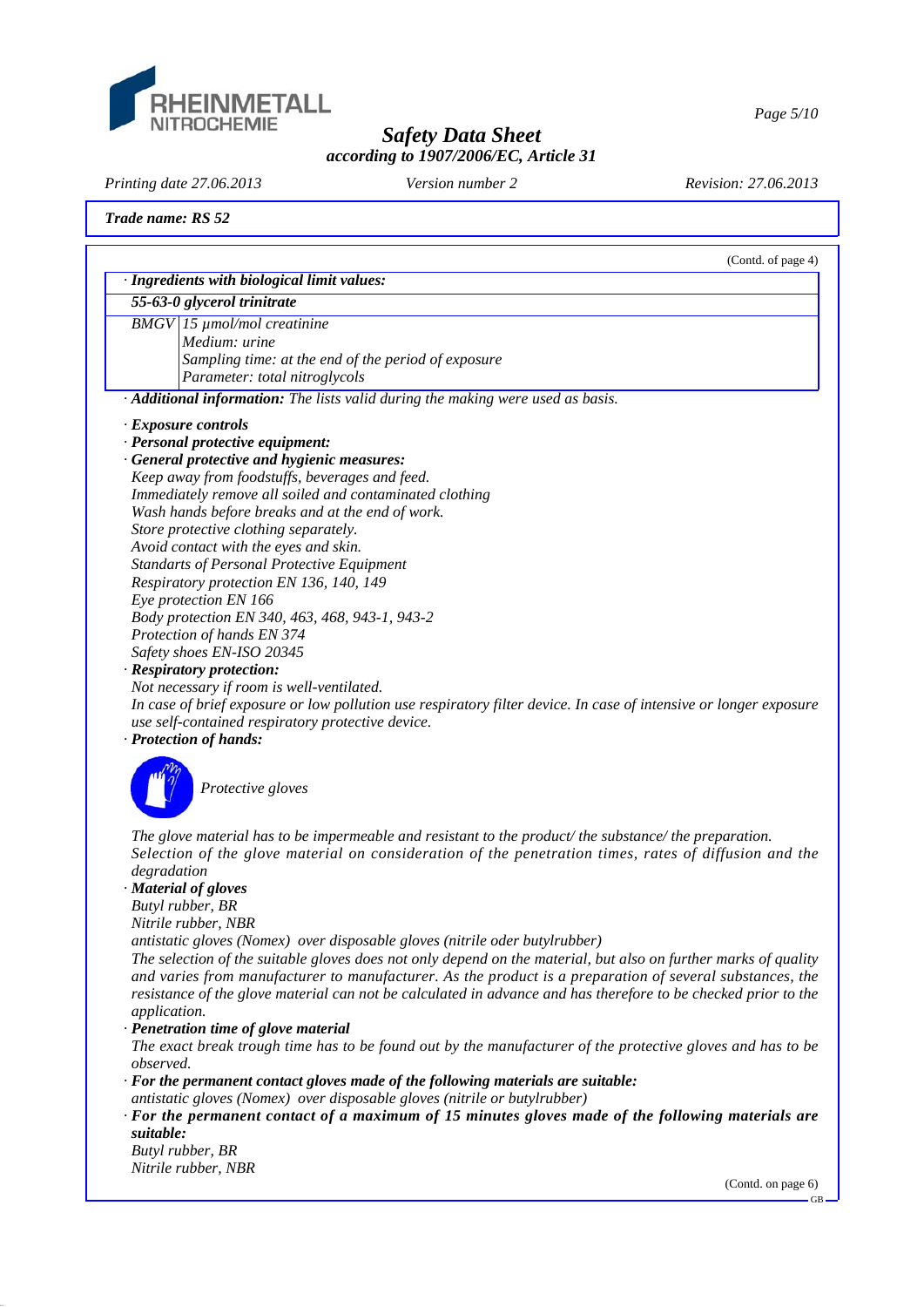

*Printing date 27.06.2013 Revision: 27.06.2013 Version number 2*

(Contd. of page 5)

*Trade name: RS 52*

*· Eye protection: Safety glasses*

*· Body protection: use antistatic protective work clothing*

# *\* 9 Physical and chemical properties*

| · Information on basic physical and chemical properties            |                                                                                          |  |  |  |
|--------------------------------------------------------------------|------------------------------------------------------------------------------------------|--|--|--|
| <b>General Information</b>                                         |                                                                                          |  |  |  |
| $\cdot$ Appearance:                                                |                                                                                          |  |  |  |
| Form:                                                              | Solid                                                                                    |  |  |  |
| Colour:                                                            | According to product specification                                                       |  |  |  |
| $\cdot$ Odour:                                                     | Characteristic                                                                           |  |  |  |
| · Odour threshold:                                                 | Not determined.                                                                          |  |  |  |
| $\cdot$ pH-value:                                                  | Not applicable.                                                                          |  |  |  |
| $\cdot$ Change in condition<br><i>Melting point/Melting range:</i> |                                                                                          |  |  |  |
|                                                                    |                                                                                          |  |  |  |
| · Flash point:                                                     |                                                                                          |  |  |  |
| · Ignition temperature:                                            | ca. 170 $^{\circ}C$                                                                      |  |  |  |
| $·$ <i>Self-igniting:</i>                                          | Product is not selfigniting.                                                             |  |  |  |
| · Danger of explosion:                                             | sensitive to detonation blast (detonator) - Explosive with or<br>without conact with air |  |  |  |
|                                                                    |                                                                                          |  |  |  |
|                                                                    | Risk of explosion by shock, friction, fire or other sources of                           |  |  |  |
|                                                                    | <i>ignition.</i>                                                                         |  |  |  |
| $\cdot$ Minimum ignition temperature of a dust cloud 170 °C        |                                                                                          |  |  |  |
| $\cdot$ Density:                                                   |                                                                                          |  |  |  |
| $\cdot$ Other information                                          | No further relevant information available.                                               |  |  |  |

# *\* 10 Stability and reactivity*

*· Reactivity*

- *· Chemical stability*
- *· Thermal decomposition / conditions to be avoided: No decomposition if used according to specifications.*
- *· Possibility of hazardous reactions*
- *Flammable.*

*Danger of explosion.*

- *· Conditions to avoid No further relevant information available.*
- *· Incompatible materials: Oxidiser*
- *· Hazardous decomposition products: Poisonous gases/vapours*
- *Nitrogen oxides*

(Contd. on page 7)

GB

*Page 6/10*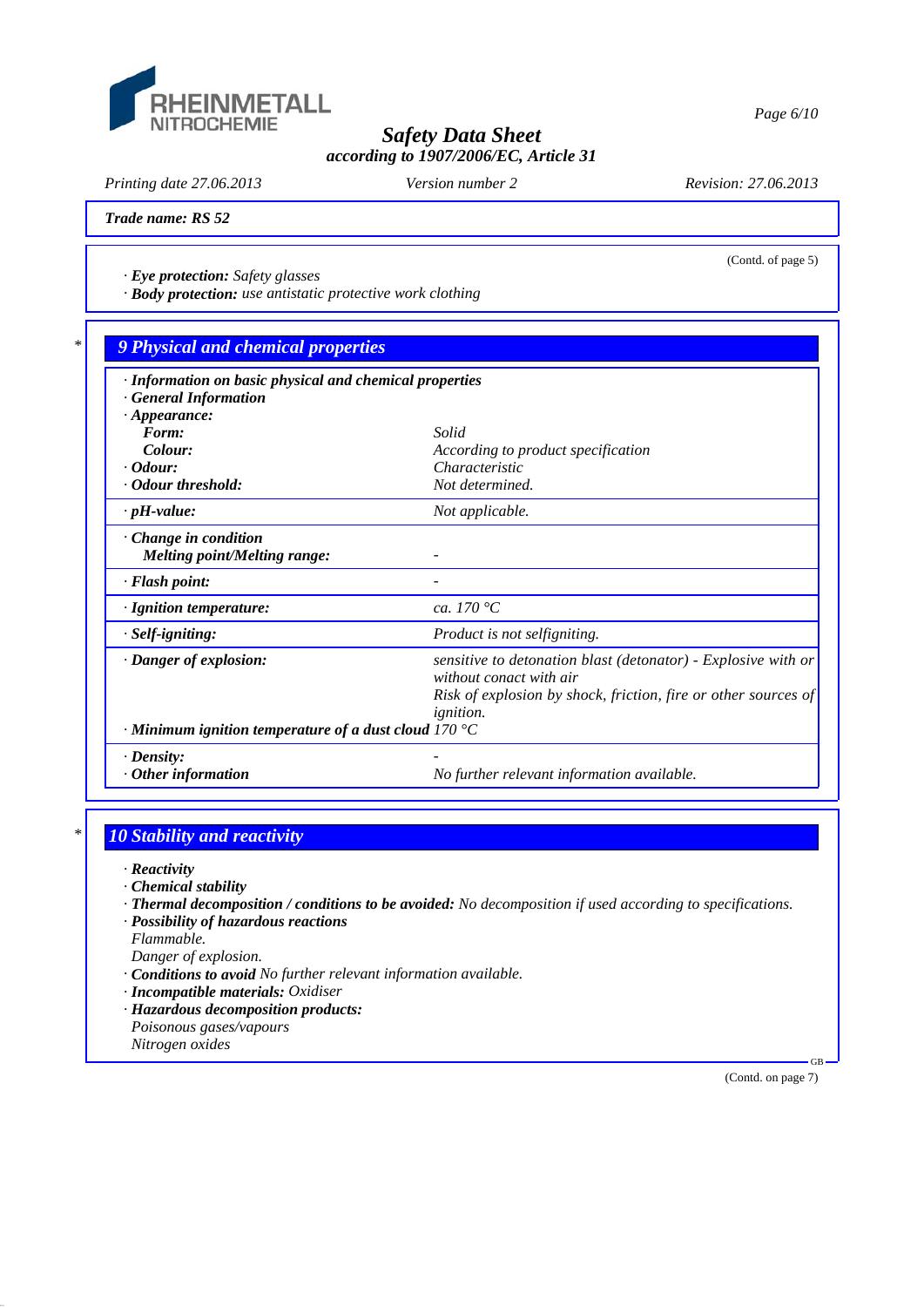

*Printing date 27.06.2013 Revision: 27.06.2013 Version number 2*

*Trade name: RS 52*

(Contd. of page 6)

*Page 7/10*

# *11 Toxicological information*

*· Information on toxicological effects*

*· Acute toxicity:*

*· LD/LC50 values relevant for classification:*

*55-63-0 glycerol trinitrate*

*Oral LD50 525 mg/kg (rat)*

*· Primary irritant effect:*

*· on the skin: No irritant effect.*

*· on the eye: No irritating effect.*

*· Sensitization: No sensitizing effects known.*

*· Additional toxicological information:*

*The product shows the following dangers according to the calculation method of the General EU Classification Guidelines for Preparations as issued in the latest version:*

*Very toxic*

*Danger through skin adsorption.*

#### *12 Ecological information*

*· Toxicity*

*· Aquatic toxicity:*

*55-63-0 glycerol trinitrate*

*LC50 1.28 mg/l (Fisch (L.macrochirus))*

*· Persistence and degradability No further relevant information available.*

*· Behaviour in environmental systems:*

- *· Bioaccumulative potential No further relevant information available.*
- *· Mobility in soil No further relevant information available.*
- *· Ecotoxical effects:*
- *· Remark: Harmful to fish*
- *· Additional ecological information:*

*· General notes:*

*Water hazard class 3 (German Regulation) (Self-assessment): extremely hazardous for water Do not allow product to reach ground water, water course or sewage system, even in small quantities. Danger to drinking water if even extremely small quantities leak into the ground.*

*Harmful to aquatic organisms*

*· Results of PBT and vPvB assessment*

*· PBT: Not applicable.*

*· vPvB: Not applicable.*

*· Other adverse effects No further relevant information available.*

## *\* 13 Disposal considerations*

*· Waste treatment methods*

*· Recommendation*

*Must not be disposed together with household garbage. Do not allow product to reach sewage system.*

*· European waste catalogue 160403*

(Contd. on page 8)

GB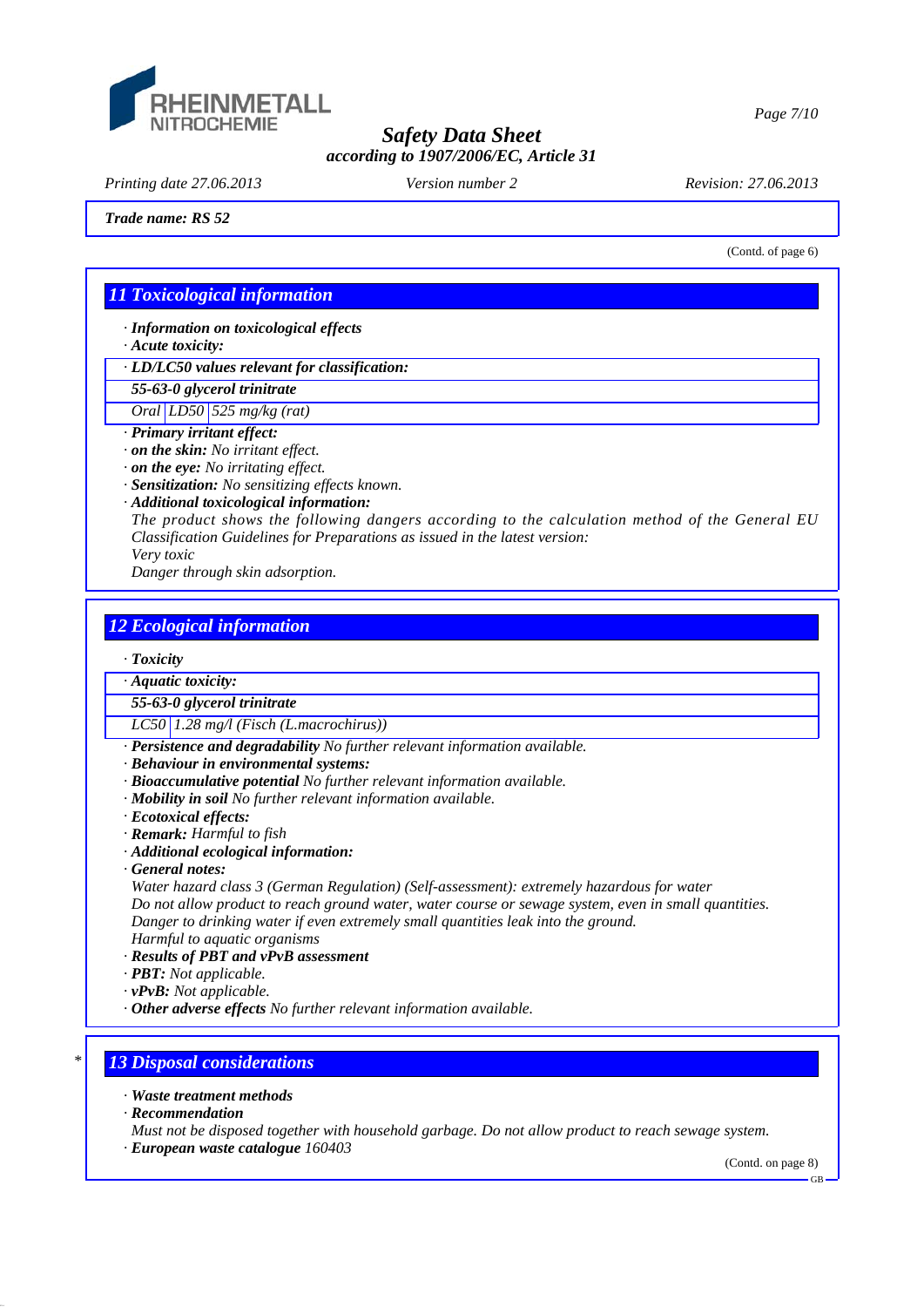

*Printing date 27.06.2013 Revision: 27.06.2013 Version number 2*

(Contd. of page 7)

*Trade name: RS 52*

*· Uncleaned packaging:*

*· Recommendation: Disposal must be made according to official regulations.*

# *\* 14 Transport information · UN-Number · ADR, IMDG, IATA UN0161 · UN proper shipping name • ADR O161 TREIBLADUNGSPULVER*<br>*POWDER, SMOKELESS*  $POWDER, SMOKELESS$ *· Transport hazard class(es) · ADR · Class 1 (1.3C) Explosive substances and articles. · Label 1*  \_\_\_\_\_\_\_\_\_\_\_\_\_\_\_\_\_\_\_\_\_ *· IMDG · Label 1.3C · IATA · Class 0481 · Label 1.3C · Packing group · ADR, IMDG, IATA II · Environmental hazards: · Marine pollutant: No · Special precautions for user Warning: Explosive substances and articles. · EMS Number: F-B,S-Y · Transport in bulk according to Annex II of MARPOL73/78 and the IBC Code Not applicable. · UN "Model Regulation": UN0161, POWDER, SMOKELESS, 1.3C (1), II* GB

(Contd. on page 9)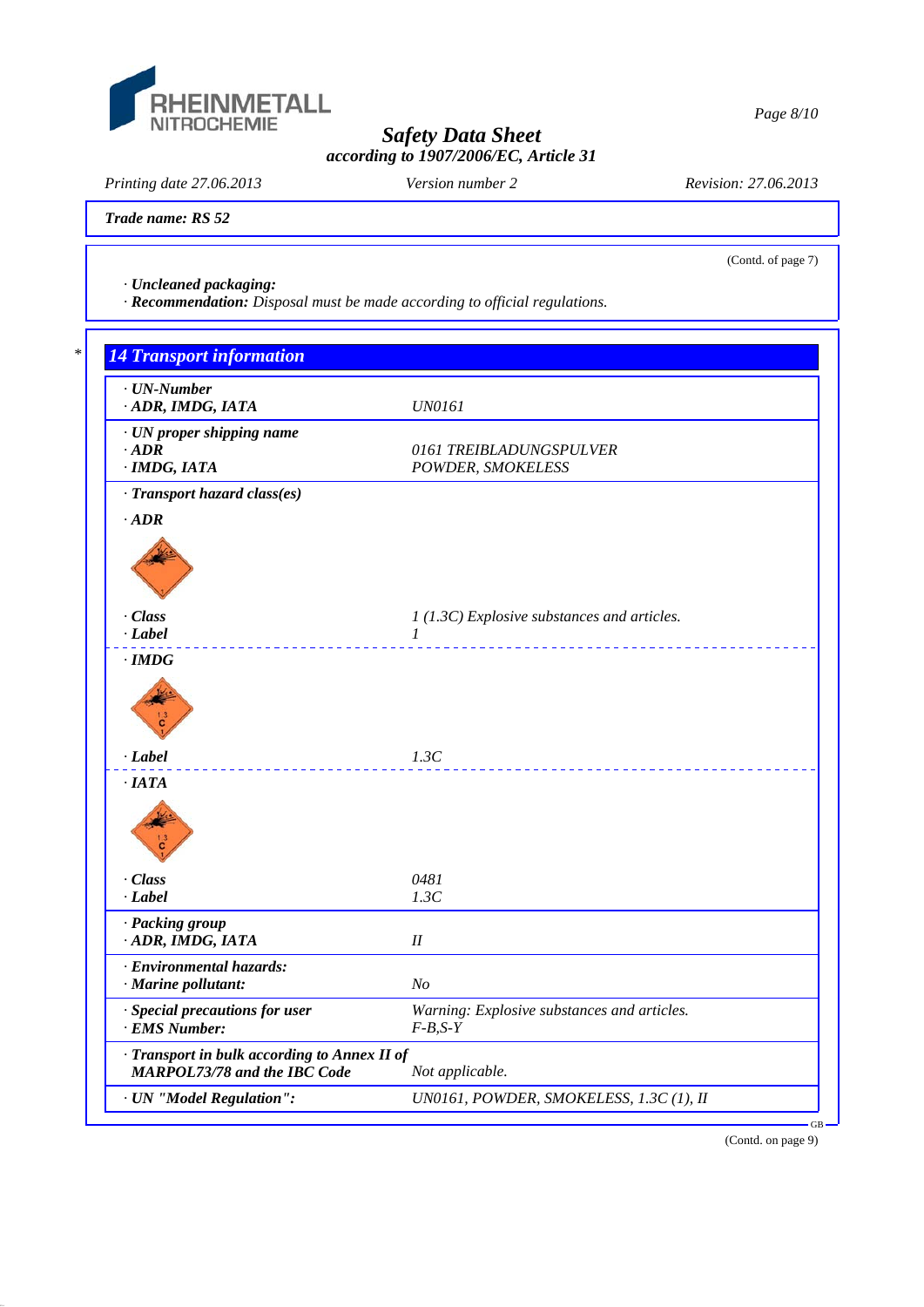

*Printing date 27.06.2013 Revision: 27.06.2013 Version number 2*

*Page 9/10*

*Trade name: RS 52*

(Contd. of page 8)

# *\* 15 Regulatory information*

*· Safety, health and environmental regulations/legislation specific for the substance or mixture*

#### *· Labelling according to EU guidelines:*

*Observe the general safety regulations when handling chemicals.*

*The product has been classified and marked in accordance with EU Directives / Ordinance on Hazardous Materials.*

#### *· Code letter and hazard designation of product:*

- *T+ Very toxic*
- *E Explosive*

#### *· Hazard-determining components of labelling: glycerol trinitrate*

#### *· Risk phrases:*

- *2 Risk of explosion by shock, friction, fire or other sources of ignition.*
- *26/27 Very toxic by inhalation and in contact with skin.*
- *48/20/21/22 Harmful: danger of serious damage to health by prolonged exposure through inhalation, in contact with skin and if swallowed.*
- *52/53 Harmful to aquatic organisms, may cause long-term adverse effects in the aquatic environment.*

#### *· Safety phrases:*

- *27/28 After contact with skin, take off immediately all contaminated clothing, and wash immediately with plenty of water.*
- *36/37 Wear suitable protective clothing and gloves.*
- *45 In case of accident or if you feel unwell, seek medical advice immediately (show the label where possible).*
- *61 Avoid release to the environment. Refer to special instructions/safety data sheets.*

#### *· National regulations:*

| Class Share in $%$ |
|--------------------|
| 105                |
|                    |

*· Chemical safety assessment: A Chemical Safety Assessment has not been carried out.*

## *16 Other information*

*This information is based on our present knowledge. However, this shall not constitute a guarantee for any specific product features and shall not establish a legally valid contractual relationship.*

#### *· Relevant phrases*

| <i>H200</i>    | Unstable explosives.                                                                        |
|----------------|---------------------------------------------------------------------------------------------|
| <i>H300</i>    | Fatal if swallowed.                                                                         |
| <i>H310</i>    | Fatal in contact with skin.                                                                 |
| H330           | Fatal if inhaled.                                                                           |
| H373           | May cause damage to organs through prolonged or repeated exposure.                          |
| H411           | <i>Toxic to aquatic life with long lasting effects.</i>                                     |
| R1             | <i>Explosive when dry.</i>                                                                  |
|                | R26/27/28 Very toxic by inhalation, in contact with skin and if swallowed.                  |
| R <sub>3</sub> | Extreme risk of explosion by shock, friction, fire or other sources of ignition.            |
| R33            | Danger of cumulative effects.                                                               |
| R51/53         | Toxic to aquatic organisms, may cause long-term adverse effects in the aquatic environment. |
|                | (Contd. on page $10$ )                                                                      |

GB